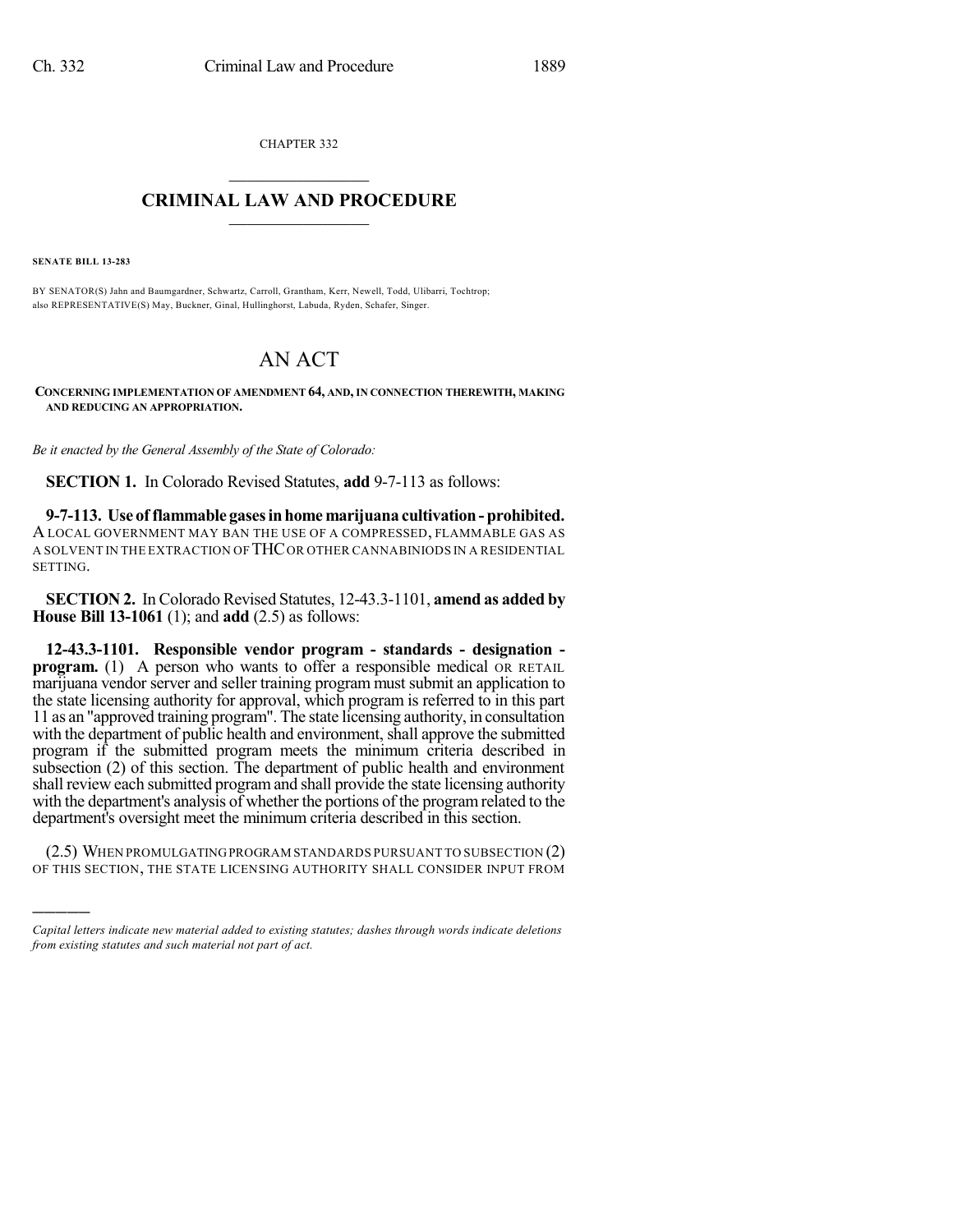OTHER STATE AGENCIES, LOCAL JURISDICTIONS, THE MEDICAL AND RETAIL MARIJUANA INDUSTRY, AND ANY OTHER STATE OR NATIONAL SELLER SERVER PROGRAM.

**SECTION 3.** In Colorado Revised Statutes, 12-43.3-1102, **amend as added by House Bill 13-1061** (1) and (2) as follows:

**12-43.3-1102. Responsible vendor - designation.** (1) (a) A medical marijuana business licensed pursuant to this article OR A RETAIL MARIJUANA BUSINESS LICENSED PURSUANT TO ARTICLE 43.4 OF THIS TITLE may receive a responsible vendor designation from the program vendor after successfully completing a responsiblemedical OR RETAIL marijuana vendorserver and sellertraining program approved by the state licensing authority. A responsible vendor designation is valid for two years from the date of issuance.

(b) Successful completion of an approved training programis achieved when the program has been attended by and, as determined by the program provider, satisfactorily completed by all employees selling and handling medical OR RETAIL marijuana, all managers, and all resident on-site owners, if any.

(c) In order to maintain the responsible vendor designation, the licensed medical OR RETAIL marijuana business must have each new employee who sells or handles medical OR RETAIL marijuana, manager, or resident on-site owner attend and satisfactorily complete a responsible medical OR RETAIL marijuana vendor server and seller training program within ninety days after being employed or becoming an owner. The licensed medical marijuana business shall maintain documentation of completion of the program by new employees, managers, or owners.

(2) A licensed medical OR RETAIL marijuana businessthat receives a responsible vendor designation from the program vendor shall maintain information on all persons licensed pursuant to this article who are in its employment and who have been trained in an approved training program. The information includes the date, place, time, and duration of training and a list of all licensed persons attending each specific training class, which class includes a training examination or assessment that demonstrates proficiency.

**SECTION 4.** In Colorado Revised Statutes, **add** part 6 to article 22 of title 13 as follows:

### PART 6 MARIJUANA CONTRACTS ENFORCEABLE

**13-22-601. Contracts pertaining to marijuana enforceable.** IT IS THE PUBLIC POLICY OF THE STATE OF COLORADO THAT A CONTRACT IS NOT VOID OR VOIDABLE AS AGAINST PUBLIC POLICY IF IT PERTAINS TO LAWFUL ACTIVITIES AUTHORIZED BY SECTION 16 OF ARTICLE XVIII OF THE STATE CONSTITUTION AND ARTICLE 43.4 OF TITLE 12, C.R.S.

**SECTION 5.** In Colorado Revised Statutes, 16-11.3-103, **add** (2.8) as follows:

**16-11.3-103. Duties of commission - mission - staffing - repeal.** (2.8) (a) ON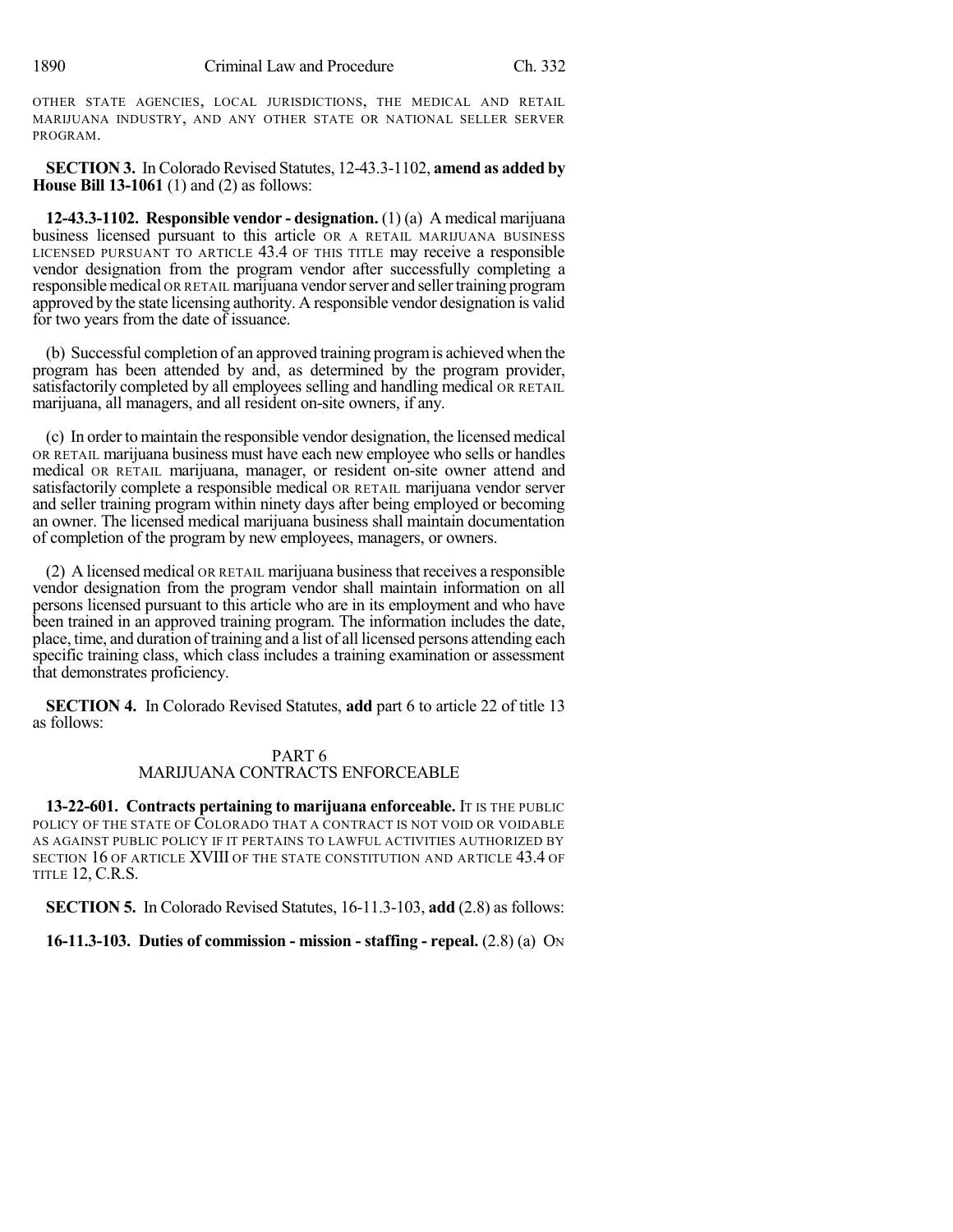#### Ch. 332 Criminal Law and Procedure 1891

OR BEFORE DECEMBER 15, 2013, THE DRUG POLICY TASK FORCE OF THE COLORADO COMMISSION ON CRIMINAL AND JUVENILE JUSTICE SHALL MAKE RECOMMENDATIONS TO THE COMMISSION WHO SHALL, IN TURN, MAKE RECOMMENDATIONS TO THE GENERAL ASSEMBLY REGARDING CRIMINAL LAWS THAT NEED TO BE REVISED TO ENSURE THAT TITLE 18, C.R.S., AND OTHER RELEVANT CRIMINAL STATUTES ARE COMPATIBLE WITH THE INTENT AND PLAIN MEANING OF SECTION 16 OF ARTICLE XVIII OF THE STATE CONSTITUTION. IN MAKING THE RECOMMENDATIONS, THE COMMISSION SHALL:

(I) CONSIDER THAT THE INTENT OF SECTION 16 OF ARTICLE XVIII OF THE STATE CONSTITUTION WAS TO DECRIMINALIZE CONSUMPTION OF SMALL AMOUNTS OF MARIJUANA,TO CREATE A LAWFUL MARKETPLACE FOR ADULTS TO OBTAIN SAFE AND LEGAL MARIJUANA, TO PROTECT AGAINST YOUTH ACCESS AND CONSUMPTION OF MARIJUANA, AND TO ELIMINATE THE ILLICIT DRUG MARKETPLACE FOR MARIJUANA;

(II) CONSIDER THE RECOMMENDATIONS OFTHE AMENDMENT 64IMPLEMENTATION TASK FORCE ESTABLISHED PURSUANT TO EXECUTIVE ORDER B 2012-004 IN DEVELOPING ITS RECOMMENDATIONS;

(III) CONSIDER WAYS TO HARMONIZE CONFLICTS RAISED BY SECTIONS 5 TO 10 OF THE INTRODUCED VERSION OF HOUSE BILL 13-1317 AND SECTIONS 12-43.3-901, 12-43.4-901, AND 18-18-414, C.R.S.;

(IV) CONSIDER PENALTIES FOR UNLAWFUL ACTIVITIES BY PERSONS EIGHTEEN YEARS OF AGE OR OLDER BUT UNDER TWENTY-ONE YEARS OF AGE INVOLVING MARIJUANA PURSUANT TO SECTION 16 OF ARTICLE XVIII OF THE STATE CONSTITUTION; AND

(V) MAKE RECOMMENDATIONS THAT ASSIST IN ELIMINATING PARTICIPATION IN THE ILLICIT DRUG MARKET FOR MARIJUANA BY BUYERS, SELLERS, AND PRODUCERS, INCLUDING APPROPRIATE FINES AND CRIMINAL SANCTIONS ON ALL ACTIVITY THAT OCCURS OUTSIDE THE LEGAL MARKETPLACE.

(b) THIS SUBSECTION (2.8) IS REPEALED, EFFECTIVE JULY 1, 2014.

**SECTION 6.** In Colorado Revised Statutes, 18-18-426, **add** (2) as follows:

**18-18-426. Drug paraphernalia - definitions.** As used in sections 18-18-425 to 18-18-430, unless the context otherwise requires:

(2) "DRUG PARAPHERNALIA" DOES NOT INCLUDE ANY MARIJUANA ACCESSORIES AS DEFINED IN SECTION 16 (2) (g) OF ARTICLE XVIII OF THE STATE CONSTITUTION IF POSSESSED OR USED BY A PERSON AGE TWENTY-ONE OR OLDER.

**SECTION 7.** In Colorado Revised Statutes, **add** 24-20-112 as follows:

**24-20-112. Implementation of section 16 of article XVIII of the Colorado constitution - list of banned substances - cultivation and laboratory practices - education oversight and materials.** (1) THE GOVERNOR SHALL DESIGNATE A STATE AGENCY TO CREATE A LIST OF SUBSTANCES THAT MAY NOT BE USED IN THE CULTIVATION ORPROCESSINGOF MARIJUANA AS AUTHORIZED PURSUANT TO ARTICLE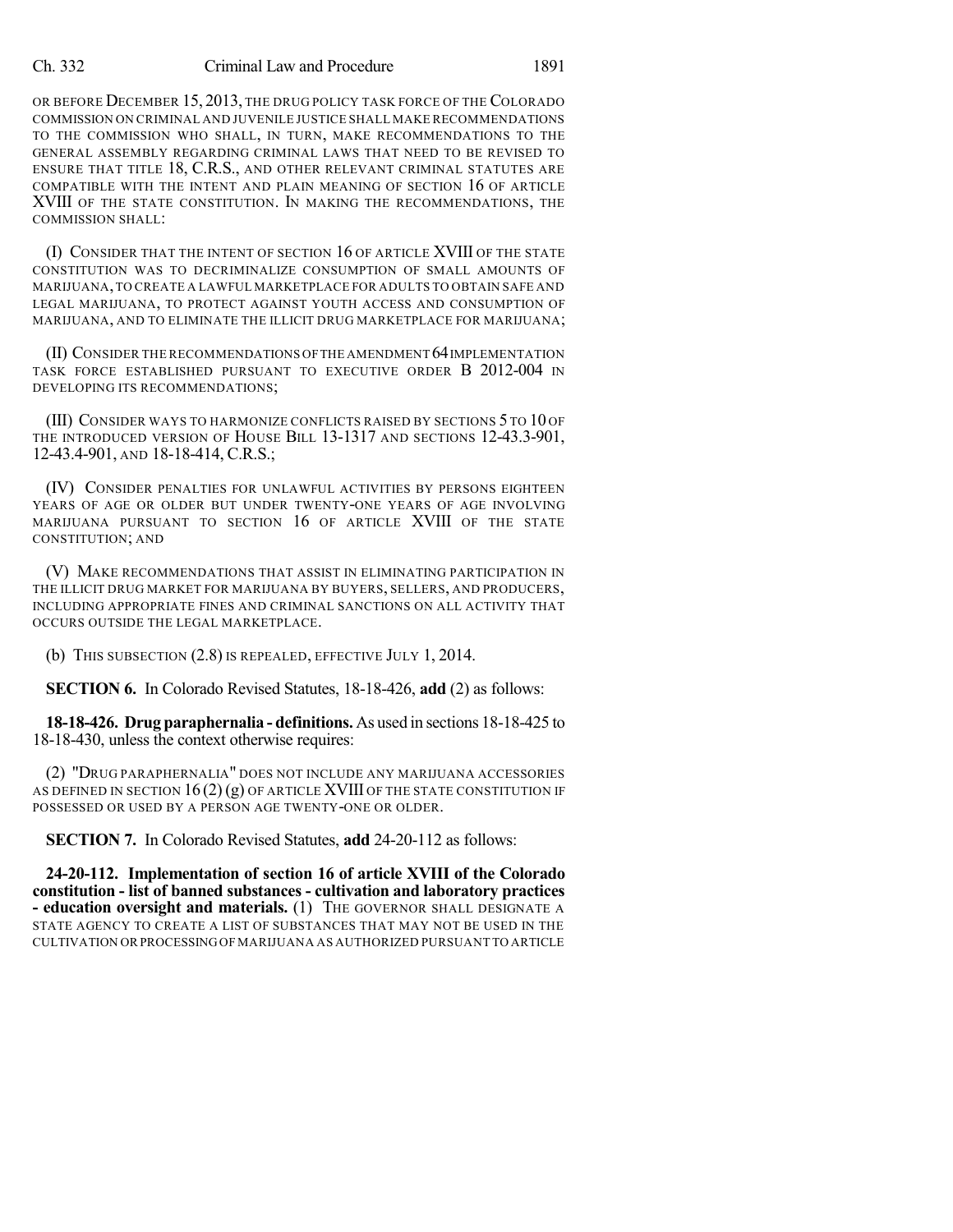43.4 OF TITLE 12, C.R.S. THE DESIGNATED AGENCY MAY CONSULT WITH OTHER STATE AGENCIES IN COMPILING THE LIST. THE STATE AGENCY SHALL PROMULGATE RULES FOR THE LIST OF SUBSTANCES THAT MAY NOT BE USED IN THE CULTIVATION OF MARIJUANA.

(2) THE GOVERNOR SHALL DESIGNATE A STATE AGENCY TO WORK WITH A PRIVATE ADVISORY GROUP TO DEVELOP GOOD CULTIVATION AND HANDLING PRACTICES FOR THE MARIJUANA INDUSTRY. THE DESIGNATED AGENCY IS ENCOURAGED TO ASSIST IN THE FORMATION OF A PRIVATE ADVISORY GROUP. IF A PRIVATE ADVISORY GROUP DEVELOPS GOOD CULTIVATION AND HANDLING PRACTICES, AN ENTITY LICENSED PURSUANT TO ARTICLE 43.4 OF TITLE 12, C.R.S., THAT FOLLOWS THOSE PRACTICES MAY INCLUDE A STATEMENT OF COMPLIANCE ON ITS LABEL AFTER RECEIVING CERTIFICATION OF COMPLIANCE. THE DESIGNATED AGENCY MAY CONSULT WITH OTHER STATE AGENCIES TO RECEIVE TECHNICAL ASSISTANCE.

(3) THE GOVERNOR SHALL DESIGNATE A STATE AGENCY TO WORK WITH A PRIVATE ADVISORY GROUP TO DEVELOP GOOD LABORATORY PRACTICES FOR THE RETAIL MARIJUANA INDUSTRY. THE DESIGNATED AGENCY IS STRONGLY ENCOURAGED TO ASSIST IN THE FORMATION OF A PRIVATE ADVISORY GROUP. THE DESIGNATED AGENCY MAY CONSULT WITH OTHER STATE AGENCIES TO RECEIVE TECHNICAL ASSISTANCE.

(4) THE GOVERNOR SHALL DESIGNATE A STATE AGENCY THAT MUST ESTABLISH AN EDUCATIONAL OVERSIGHT COMMITTEE COMPOSED OF MEMBERS WITH RELEVANT EXPERIENCE IN MARIJUANA ISSUES. THE COMMITTEE SHALL DEVELOP AND IMPLEMENT RECOMMENDATIONS FOR EDUCATION OF ALL NECESSARY STAKEHOLDERS ON ISSUES RELATED TO MARIJUANA USE, CULTIVATION, AND ANY OTHER RELEVANT ISSUES. THE COMMITTEE SHALL ENCOURAGE PROFESSIONS TO INCLUDE MARIJUANA EDUCATION, IF APPROPRIATE, AS A PART OF CONTINUING EDUCATION PROGRAMS.

(5) THE GOVERNOR SHALL DESIGNATE A STATE AGENCY THAT SHALL ESTABLISH EDUCATIONAL MATERIALS REGARDING APPROPRIATE RETAIL MARIJUANA USE AND PREVENTION OF MARIJUANA USE BY THOSE UNDER TWENTY-ONE YEARS OF AGE. IN ESTABLISHING EDUCATIONAL MATERIALS, TO THE GREATEST EXTENT POSSIBLE, THE STATE AGENCY SHALL UTILIZE ESTABLISHED BEST PRACTICES AND EXISTINGFEDERAL AND STATE RESOURCES.

**SECTION 8.** In Colorado Revised Statutes, **add** 24-31-314 as follows:

**24-31-314. Advanced roadside impaired driving enforcement training.** (1) ON AND AFTER OCTOBER 1, 2013, THE P.O.S.T. BOARD IS ENCOURAGED TO INCLUDE ADVANCED ROADSIDE IMPAIRED DRIVING ENFORCEMENT TRAINING IN THE CURRICULUM FOR PERSONS WHO ENROLL IN A TRAINING ACADEMY FOR BASIC PEACE OFFICER TRAINING.

(2) SUBJECT TO THE AVAILABILITY OF SUFFICIENT MONEYS, THE P.O.S.T. BOARD SHALL ARRANGE TO PROVIDE TRAINING IN ADVANCED ROADSIDE IMPAIRED DRIVING ENFORCEMENT TO DRUG RECOGNITION EXPERTS WHO WILL ACT AS TRAINERS IN ADVANCED ROADSIDE IMPAIRED DRIVING ENFORCEMENT FOR ALL PEACE OFFICERS DESCRIBED IN SECTION 16-2.5-101, C.R.S.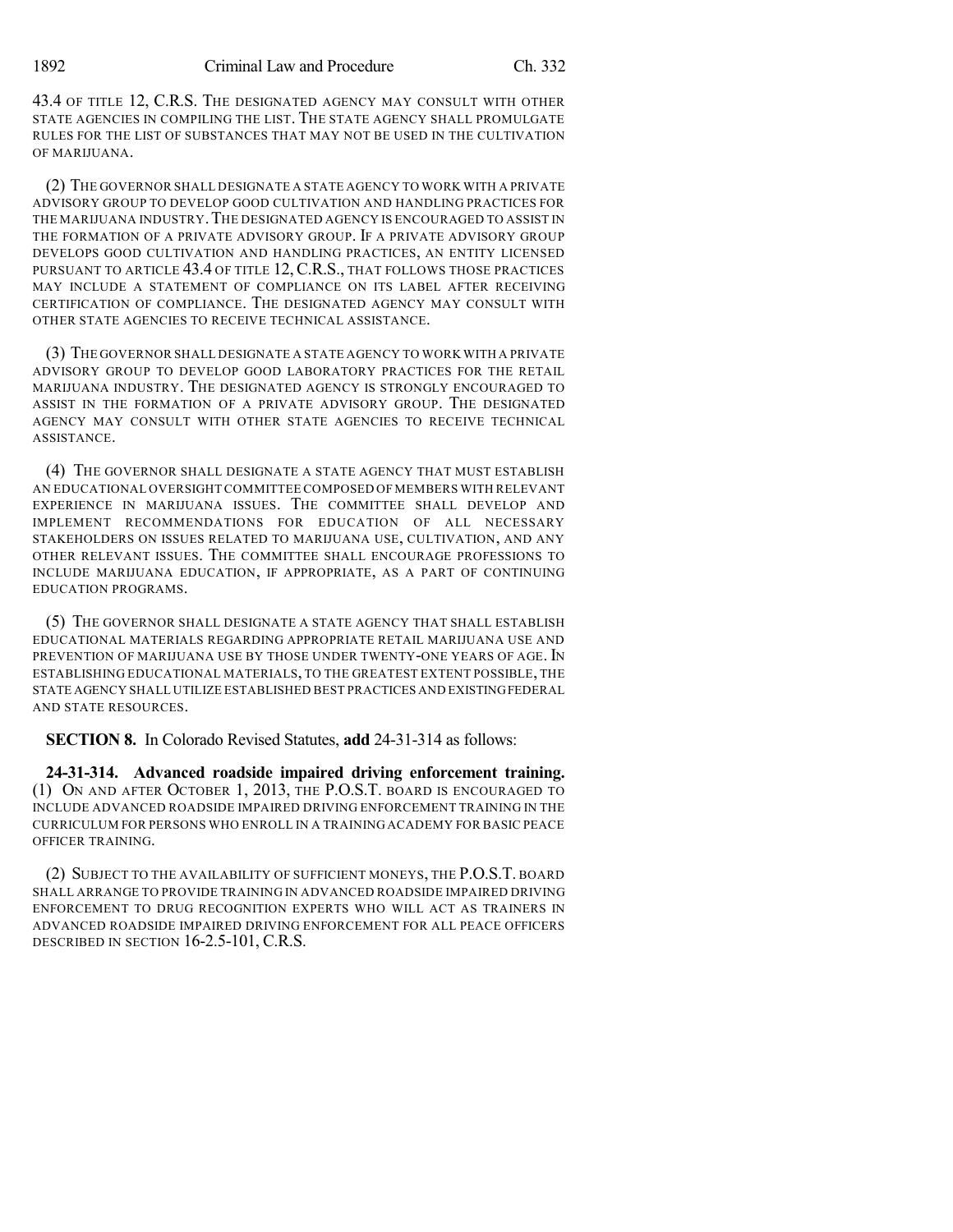**SECTION 9.** In Colorado Revised Statutes, **add** 24-33.5-516 as follows:

**24-33.5-516. Study marijuana implementation.** (1) THE DIVISION SHALL GATHER DATA AND UNDERTAKE OR CONTRACT FOR A SCIENTIFIC STUDY OF LAW ENFORCEMENT'S ACTIVITY AND COSTS RELATED TO THE IMPLEMENTATION OF SECTION 16 OF ARTICLE XVIII OF THE STATE CONSTITUTION OVER THE TWO-YEAR PERIOD BEGINNING JANUARY 1, 2006, AND OVER THE TWO-YEAR PERIOD BEGINNING JANUARY 1, 2014.

(2) TO BE INCLUDED IN THE STUDY, THE DIVISION OR CONTRACTOR MUST HAVE DATA FOR BOTH OF THE TWO-YEAR PERIODS DESCRIBED IN SUBSECTION (1) IN THIS SECTION. THE STUDY MUST INCLUDE INFORMATION CONCERNING:

(a) MARIJUANA-INITIATED CONTACTS BY LAW ENFORCEMENT, BROKEN DOWN BY JUDICIAL DISTRICT AND BY RACE AND ETHNICITY;

(b) COMPREHENSIVE SCHOOL DATA, BOTH STATEWIDE AND BY INDIVIDUAL SCHOOL, INCLUDING SUSPENSIONS, EXPULSIONS, AND POLICE REFERRALS RELATED TO DRUG USE AND SALES, BROKEN DOWN BY SPECIFIC DRUG CATEGORIES;

(c) MARIJUANA ARREST DATA, INCLUDING AMOUNTS OF MARIJUANA WITH EACH ARREST, BROKEN DOWN BY JUDICIAL DISTRICT AND BY RACE AND ETHNICITY;

(d) TRAFFIC ACCIDENTS, INCLUDING FATALITIES AND SERIOUS INJURIES RELATED TO BEING UNDER THE INFLUENCE OF MARIJUANA;

(e) DIVERSION OF MARIJUANA TO PERSONS UNDER TWENTY-ONE YEARS OF AGE;

(f) DIVERSION OF MARIJUANA OUT OF COLORADO;

(g) CRIME OCCURRING IN AND RELATING TO THE OPERATION OF MARIJUANA ESTABLISHMENTS;

(h) UTILIZATION OF PARCEL SERVICES FOR THE TRANSFER OF MARIJUANA;

(i) DATA RELATED TO DRUG-ENDANGERED CHILDREN, SPECIFICALLY FOR MARIJUANA;

(j) PROBATION DATA;

(k) DATA ON EMERGENCY ROOM VISITS RELATED TO THE USE OF MARIJUANA AND THE OUTCOMES OF THOSE VISITS,INCLUDING INFORMATION FROM COLORADO POISON CONTROL CENTER;

(l) OUTDOOR MARIJUANA CULTIVATION FACILITIES;

(m) MONEY LAUNDERING RELATING TO BOTH LICENSED AND UNLICENSED MARIJUANA; AND

(n) THE ROLE OF ORGANIZED CRIME IN MARIJUANA.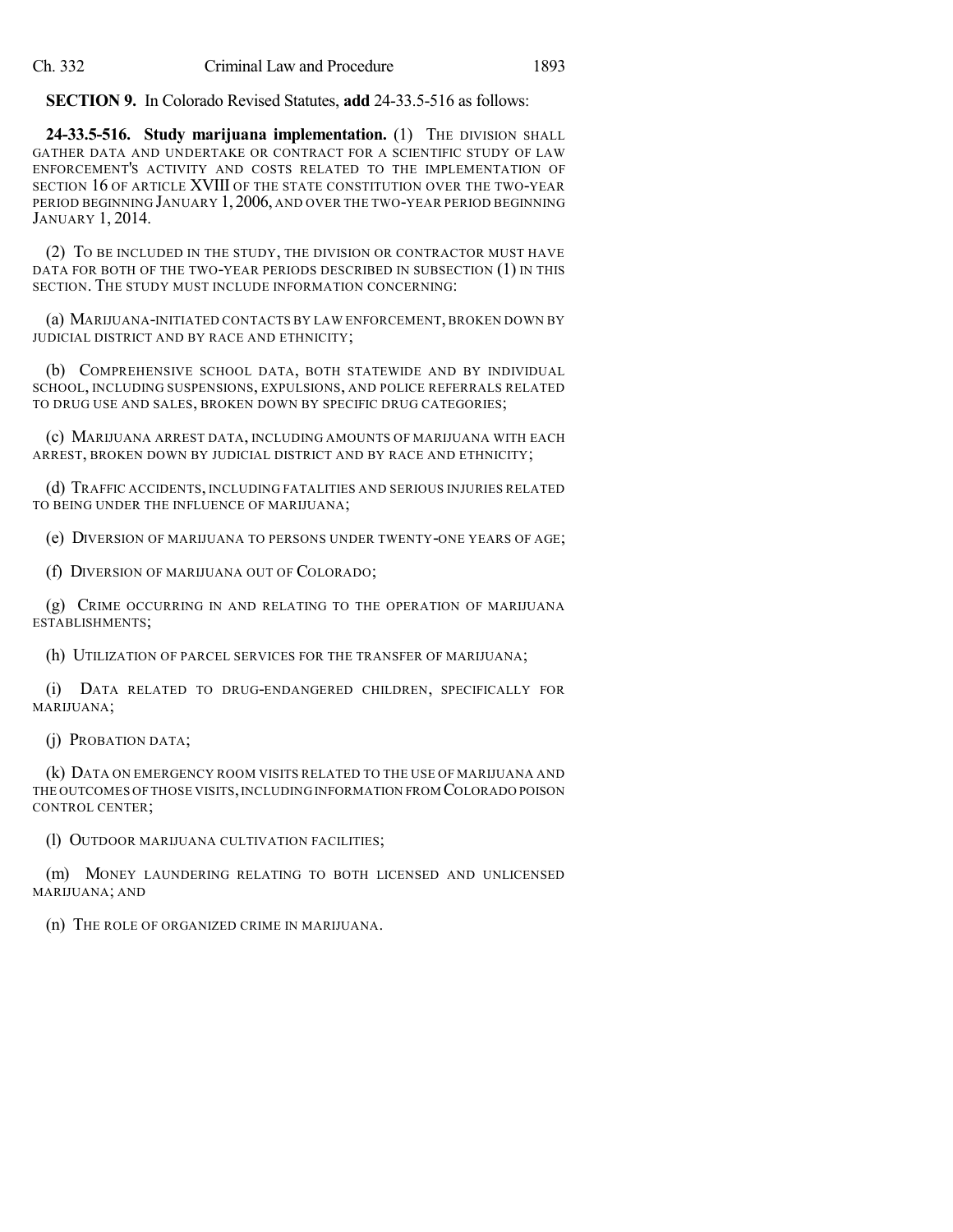(3) THE DIVISION IS NOT REQUIRED TO PERFORM THE DUTIES REQUIRED BY THIS SECTION UNTIL THE MARIJUANA CASH FUND, CREATED IN SECTION 12-43.3-501, C.R.S., HAS RECEIVED SUFFICIENT REVENUE TO FULLY FUND THE APPROPRIATIONS MADE TO THE DEPARTMENT OF REVENUE RELATED TO ARTICLES 43.3 AND 43.4 OF TITLE 12, C.R.S., AND THE GENERAL ASSEMBLY HAS APPROPRIATED SUFFICIENT MONEYS FROM THE FUND FOR SUCH DUTIES.

**SECTION 10.** In Colorado Revised Statutes, **add** 25-1.5-111 as follows:

**25-1.5-111. Monitor health effects of marijuana.** THE DEPARTMENT SHALL MONITOR CHANGES IN DRUG USE PATTERNS, BROKEN DOWN BY COUNTY AND RACE AND ETHNICITY, AND THE EMERGING SCIENCE AND MEDICAL INFORMATION RELEVANT TO THE HEALTH EFFECTS ASSOCIATED WITH MARIJUANA USE. THE DEPARTMENT SHALL APPOINT A PANEL OF HEALTH CARE PROFESSIONALS WITH EXPERTISE IN CANNABINOID PHYSIOLOGY TO MONITOR THE RELEVANT INFORMATION. THE PANEL SHALL PROVIDE A REPORT BY JANUARY 31, 2015, AND EVERY TWO YEARS THEREAFTER TO THE STATE BOARD OF HEALTH, THE DEPARTMENT OF REVENUE, AND THE GENERAL ASSEMBLY. THE DEPARTMENT SHALL MAKE THE REPORT AVAILABLE ON ITS WEB SITE. THE PANEL SHALL ESTABLISH CRITERIA FOR STUDIES TO BE REVIEWED, REVIEWING STUDIES AND OTHER DATA, AND MAKING RECOMMENDATIONS, AS APPROPRIATE, FOR POLICIES INTENDED TO PROTECT CONSUMERS OF MARIJUANA OR MARIJUANA PRODUCTS AND THE GENERAL PUBLIC. THE DEPARTMENT MAY COLLECT COLORADO-SPECIFIC DATA THAT REPORTS ADVERSE HEALTH EVENTS INVOLVING MARIJUANA USE FROM THE ALL-PAYER CLAIMS DATABASE, HOSPITAL DISCHARGE DATA, AND BEHAVIORAL RISK FACTORS. THE DEPARTMENT AND PANEL ARE NOT REQUIRED TO PERFORM THE DUTIES REQUIRED BY THIS SECTION UNTIL THE MARIJUANA CASH FUND,CREATED IN SECTION 12-43.3-501, C.R.S., HAS RECEIVED SUFFICIENT REVENUE TO FULLY FUND THE APPROPRIATIONS MADE TO THE DEPARTMENT OF REVENUE RELATED TO ARTICLES 43.3 AND 43.4 OF TITLE 12, C.R.S., AND THE APPROPRIATION TO THE DIVISION OF CRIMINAL JUSTICE RELATED TO SECTION 24-33.5-516, C.R.S., AND THE GENERAL ASSEMBLY HAS APPROPRIATED SUFFICIENT MONEYS FROM THE FUND TO THE DEPARTMENT TO PAY FOR THE MONITORING REQUIRED BY THIS SECTION.

**SECTION 11.** In Colorado Revised Statutes, 25-14-103.5, **amend** (3) (a) (I) as follows:

**25-14-103.5. Prohibition against the use of tobacco products and retail marijuana on school property - legislative declaration - education program special account.** (3) (a) (I) The board of education of each school district shall adopt appropriate policies and rules which THAT mandate a prohibition against the use of all tobacco products AND ALL RETAIL MARIJUANA OR RETAIL MARIJUANA PRODUCTS AUTHORIZED PURSUANT TO ARTICLE 43.4 OF TITLE 12, C.R.S., on all school property by students, teachers, staff, and visitors and which THAT provide for the enforcement of such policies and rules.

**SECTION 12.** In Colorado Revised Statutes, **amend** 25-14-202 as follows:

**25-14-202. Legislative declaration.** The general assembly hereby finds and determines that it is in the best interest of the people of this state to protect nonsmokers from involuntary exposure to environmental tobacco AND MARIJUANA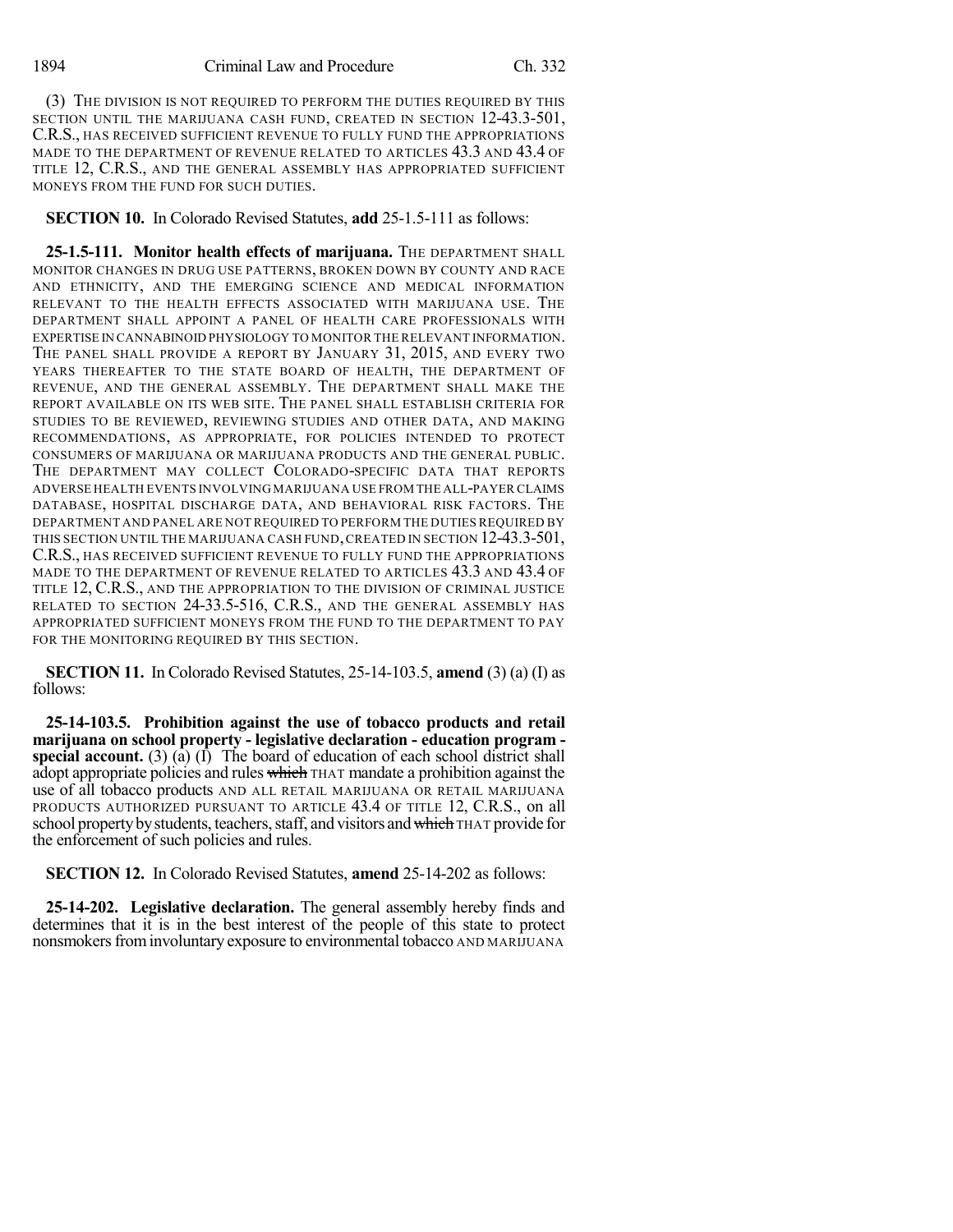smoke in most indoor areas open to the public, public meetings, food service establishments, and places of employment. The general assembly further finds and determines that a balance should be struck between the health concerns of nonconsumers of tobacco products AND COMBUSTIBLE MARIJUANA and the need to minimize unwarranted governmental intrusion into, and regulation of, private spheres of conduct and choice with respect to the use or nonuse of tobacco products AND COMBUSTIBLE MARIJUANA in certain designated public areas and in private places. Therefore, the general assembly hereby declaresthat the purpose ofthis part 2 is to preserve and improve the health, comfort, and environment of the people of this state by limiting exposure to tobacco AND MARIJUANA smoke.

**SECTION 13.** In Colorado Revised Statutes, 25-14-203, **amend** (16); and **add**  $(11.5)$  as follows:

**25-14-203. Definitions.** As used in this part 2, unless the context otherwise requires:

(11.5) "MARIJUANA" SHALL HAVE THE SAME MEANING AS IN SECTION 16 (2) (f) OF ARTICLE XVIII OF THE STATE CONSTITUTION.

(16) "Smoking"meansthe burning of a lighted cigarette, cigar, pipe, or any other matter or substance that contains tobacco or medical marijuana. as defined by section 12-43.3-104 (7), C.R.S.

**SECTION 14.** In Colorado Revised Statutes, 25-14-204, **amend** (1) introductory portion as follows:

**25-14-204. General smoking restrictions.** (1) Except as provided in section 25-14-205, and in order to reduce the levels of exposure to environmental tobacco AND MARIJUANA smoke, smoking shall not be permitted and no person shall smoke in any indoor area, including, but not limited to:

**SECTION 15.** In Colorado Revised Statutes, 26-6-108, **amend** (2) (c); and **add** (2.6) as follows:

**26-6-108. Denial of license - suspension - revocation - probation - refusal to renew license - fines.** (2) The department may deny an application, or suspend, revoke, or make probationary the license of any facility regulated and licensed under this part 1 or assess a fine against the licensee pursuant to section 26-6-114 should the licensee, an affiliate of the licensee, a person employed by the licensee, or a person who resides with the licensee at the facility:

(c) Use any controlled substance, as defined in section 18-18-102 (5), C.R.S., INCLUDING RETAIL MARIJUANA, or consume any alcoholic beverage during the operating hours ofthe facility or be under the influence of a controlled substance or alcoholic beverage during the operating hours of the facility; or

(2.6) THE STATE DEPARTMENT SHALL DENY AN APPLICATION FOR AN ENTITY LICENSED UNDER THIS ARTICLE AND SHALL REVOKE THE LICENSE OF AN ENTITY LICENSED UNDER THIS ARTICLE IF THE ENTITY CULTIVATES MARIJUANA PURSUANT TO THE AUTHORITY IN SECTION 16 OF ARTICLE XVIII OF THE STATE CONSTITUTION.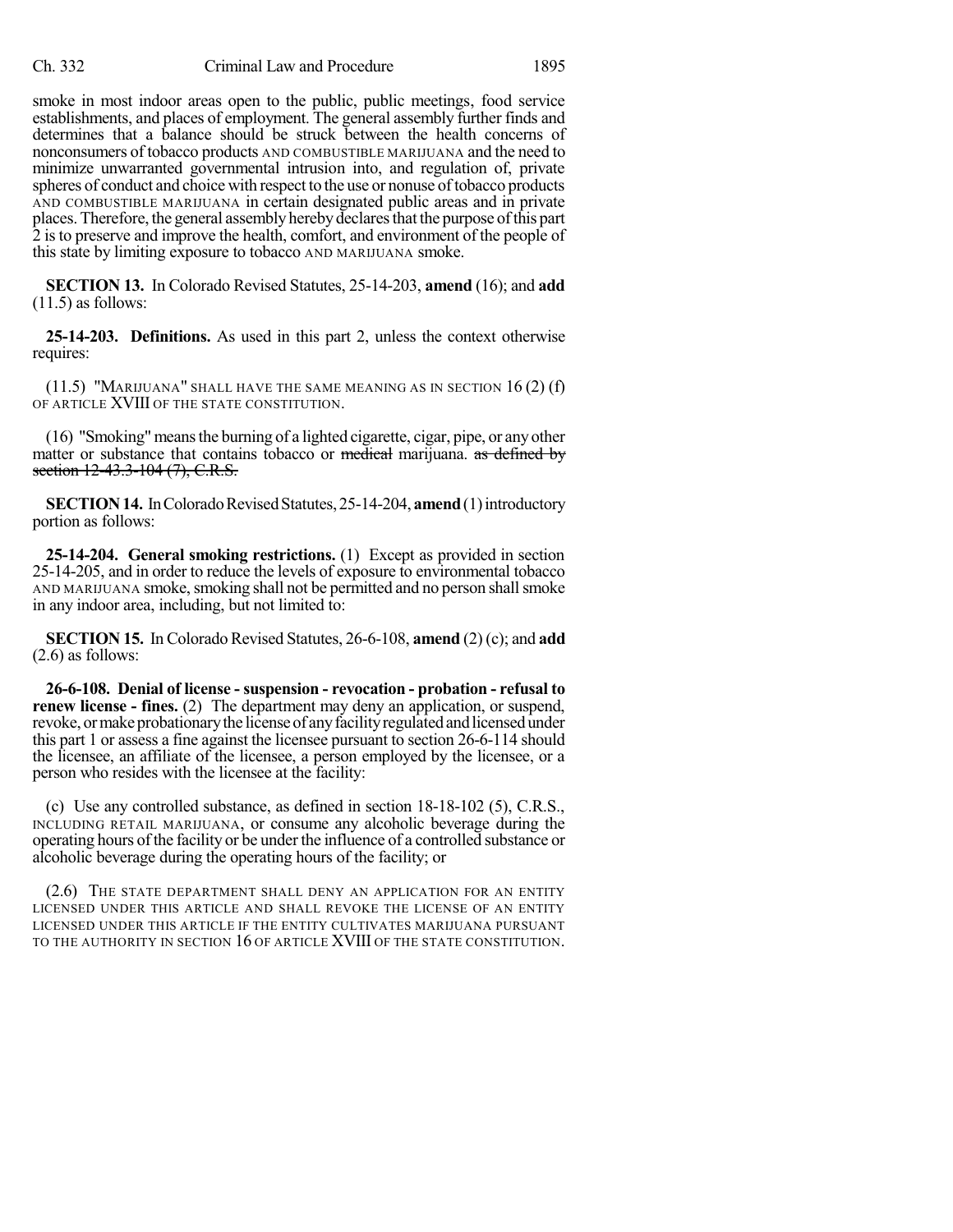**SECTION 16.** In Colorado Revised Statutes, 27-10.5-109, **add** (6) (d) as follows:

**27-10.5-109. Community residential home - licenses - rules.** (6) The department of human services and the state board of health shall promulgate such rules as are necessary to implement this section, pursuant to the provisions specified in article 4 of title 24, C.R.S. The rules shall include, but shall not be limited to, the following:

(d) PROHIBITING THE CULTIVATION,USE,OR CONSUMPTION OF RETAIL MARIJUANA ON THE PREMISES OF A COMMUNITY RESIDENTIAL HOME.

**SECTION 17.** In Colorado Revised Statutes, **amend** 27-10.5-301 as follows:

**27-10.5-301. Regional centers for persons with developmental disabilities.** There are hereby established state regional centers in Wheat Ridge, Pueblo, and Grand Junction. The essential object of such regional centers shall be to provide state operated services and supports to persons with developmental disabilities. A REGIONAL CENTER MAY NOT PERMIT THE CULTIVATION, USE, OR CONSUMPTION OF RETAIL MARIJUANA ON ITS PREMISES.

**SECTION 18.** In Colorado Revised Statutes, 39-22-104, add (4) (s) as follows:

**39-22-104. Income tax imposed on individuals, estates, and trusts - single rate - definitions - repeal.** (4) There shall be subtracted from federal taxable income:

(s) FOR INCOME TAX YEARS COMMENCING ON OR AFTER JANUARY 1, 2014, IF A TAXPAYER IS LICENSED UNDER THE "COLORADO RETAIL MARIJUANA CODE", ARTICLE 43.4 OF TITLE 12, C.R.S., AN AMOUNT EQUAL TO ANY EXPENDITURE THAT IS ELIGIBLE TO BE CLAIMED AS A FEDERAL INCOME TAX DEDUCTION BUT IS DISALLOWED BY SECTION 280E OF THE FEDERAL "INTERNAL REVENUE CODE" BECAUSE MARIJUANA IS A CONTROLLED SUBSTANCE UNDER FEDERAL LAW.

**SECTION 19.** In Colorado Revised Statutes,  $39-22-304$ , **add** (3) (n) as follows:

**39-22-304. Net income of corporation.** (3) There shall be subtracted from federal taxable income:

(n) FOR INCOME TAX YEARS COMMENCING ON OR AFTER JANUARY 1, 2014, IF A TAXPAYER IS LICENSED UNDER THE "COLORADO RETAIL MARIJUANA CODE", ARTICLE 43.4 OF TITLE 12, C.R.S., AN AMOUNT EQUAL TO ANY EXPENDITURE THAT IS ELIGIBLE TO BE CLAIMED AS A FEDERAL INCOME TAX DEDUCTION BUT IS DISALLOWED BY SECTION 280E OF THE FEDERAL "INTERNAL REVENUE CODE" BECAUSE MARIJUANA IS A CONTROLLED SUBSTANCE UNDER FEDERAL LAW.

**SECTION 20.** In Colorado Revised Statutes, **add** 42-4-1305.5 as follows:

**42-4-1305.5. Open marijuana container - motor vehicle - prohibited.** (1) **Definitions.** AS USED IN THIS SECTION, UNLESS THE CONTEXT OTHERWISE REQUIRES: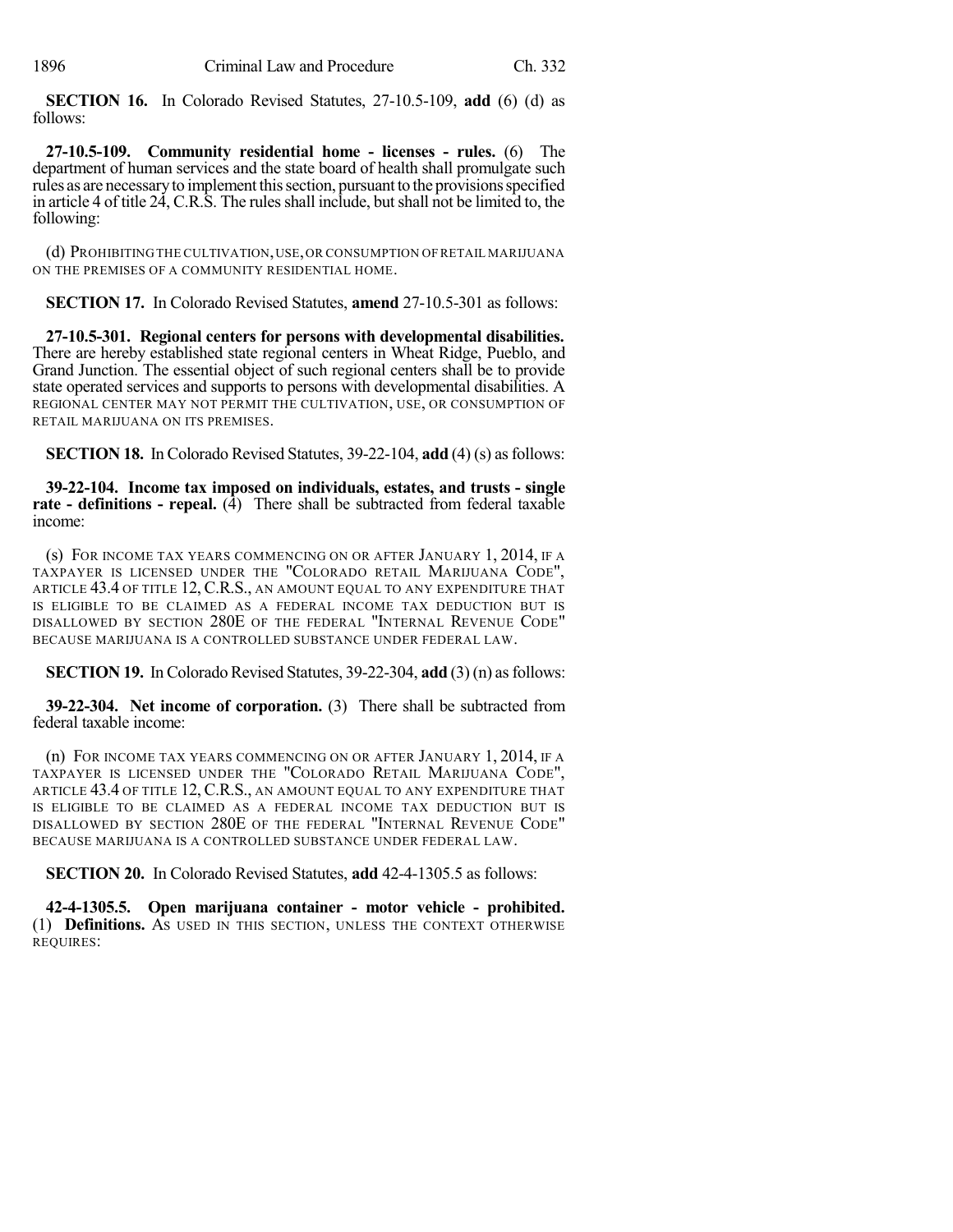(a) "MARIJUANA" SHALL HAVE THE SAME MEANING AS IN SECTION 16 (2) (f) OF ARTICLE XVIII OF THE STATE CONSTITUTION.

(b) "MOTOR VEHICLE" MEANS A VEHICLE DRIVEN OR DRAWN BY MECHANICAL POWER AND MANUFACTURED PRIMARILY FOR USE ON PUBLIC HIGHWAYS BUT DOES NOT INCLUDE A VEHICLE OPERATED EXCLUSIVELY ON A RAIL OR RAILS.

(c) "OPEN MARIJUANA CONTAINER" MEANS A RECEPTACLE OR MARIJUANA ACCESSORY THAT CONTAINS ANY AMOUNT OF MARIJUANA AND:

(I) THAT IS OPEN OR HAS A BROKEN SEAL;

(II) THE CONTENTS OF WHICH ARE PARTIALLY REMOVED; OR

(III) THERE IS EVIDENCE THAT MARIJUANA HAS BEEN CONSUMED WITHIN THE MOTOR VEHICLE.

(d) "PASSENGER AREA" MEANS THE AREA DESIGNED TO SEAT THE DRIVER AND PASSENGERS, INCLUDING SEATING BEHIND THE DRIVER, WHILE A MOTOR VEHICLE IS IN OPERATION AND ANY AREA THAT IS READILY ACCESSIBLE TO THE DRIVER OR A PASSENGER WHILE IN HIS OR HER SEATING POSITION,INCLUDING BUT NOT LIMITED TO THE GLOVE COMPARTMENT.

(2)(a) EXCEPT AS OTHERWISE PERMITTED IN PARAGRAPH (b) OF THIS SUBSECTION (2), A PERSON WHILE IN THE PASSENGER AREA OF A MOTOR VEHICLE THAT IS ON A PUBLIC HIGHWAY OF THIS STATE OR THE RIGHT-OF-WAY OF A PUBLIC HIGHWAY OF THIS STATE MAY NOT KNOWINGLY:

(I) USE OR CONSUME MARIJUANA; OR

(II) HAVE IN HIS OR HER POSSESSION AN OPEN MARIJUANA CONTAINER.

(b) THE PROVISIONS OF THIS SUBSECTION (2) SHALL NOT APPLY TO:

(I) PASSENGERS, OTHER THAN THE DRIVER OR A FRONT SEAT PASSENGER, LOCATED IN THE PASSENGER AREA OF A MOTOR VEHICLE DESIGNED, MAINTAINED, OR USED PRIMARILY FOR THE TRANSPORTATION OF PERSONS FOR COMPENSATION;

(II) THE POSSESSION BY A PASSENGER, OTHER THAN THE DRIVER OR A FRONT SEAT PASSENGER, OF AN OPEN MARIJUANA CONTAINER IN THE LIVING QUARTERS OF A HOUSE COACH, HOUSE TRAILER, MOTOR HOME, AS DEFINED IN SECTION 42-1-102 (57), OR TRAILER COACH, AS DEFINED IN SECTION 42-1-102 (106) (a);

(III) THE POSSESSION OF AN OPEN MARIJUANA CONTAINER IN THE AREA BEHIND THE LAST UPRIGHT SEAT OF A MOTOR VEHICLE THAT IS NOT EQUIPPED WITH A TRUNK; OR

(IV) THE POSSESSION OF AN OPEN MARIJUANA CONTAINER IN AN AREA NOT NORMALLY OCCUPIED BY THE DRIVER OR A PASSENGER IN A MOTOR VEHICLE THAT IS NOT EQUIPPED WITH A TRUNK.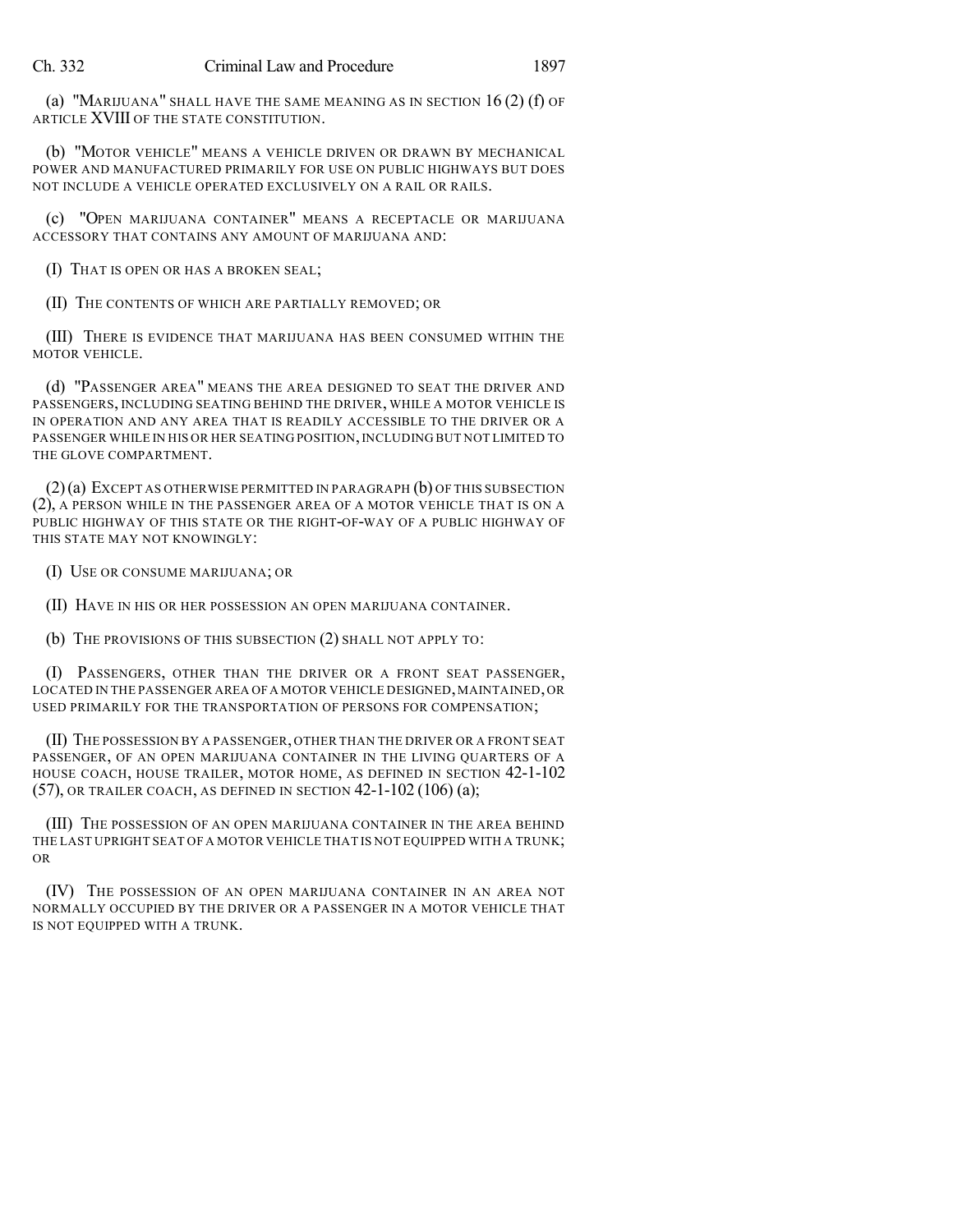(c) APERSON WHO VIOLATES THE PROVISIONS OF THIS SUBSECTION (2) COMMITS A CLASS A TRAFFIC INFRACTION AND SHALL BE PUNISHED BY A FINE OF FIFTY DOLLARS AND A SURCHARGE OF SEVEN DOLLARS AND EIGHTY CENTS AS PROVIDED IN THIS SECTION AND SECTION  $42-4-1701$  (4) (a) (I) (N).

(3) NOTHING IN THIS SECTION SHALL BE CONSTRUED TO PREEMPT OR LIMIT THE AUTHORITY OF ANY STATUTORY OR HOME RULE TOWN, CITY, OR CITY AND COUNTY TO ADOPT ORDINANCES THAT ARE NO LESS RESTRICTIVE THAN THE PROVISIONS OF THIS SECTION.

### **SECTION 21.** In Colorado Revised Statutes, 12-43.3-501, **amend** (1) as follows:

**12-43.3-501. Marijuana cash fund- repeal.**(1)(a) Allmoneys collected bythe state licensing authority pursuant to this article AND ARTICLE 43.4 OF THIS TITLE shall be transmitted to the state treasurer, who shall credit the same to the medical marijuana license cash fund, which fund is hereby created and referred to in this section as the "fund". The FUND CONSISTS OF the moneys in the fund SO COLLECTED, ANY EXCISE TAX OR ADDITIONAL SALES TAX IMPOSED PURSUANT TO ARTICLE 28.8 OF TITLE 39, C.R.S., ANY OTHER SALES TAX, AND ANY ADDITIONAL GENERAL FUND MONEYS APPROPRIATED TO THE FUND THAT ARE NECESSARY FOR THE OPERATION OF THE STATE LICENSING AUTHORITY. MONEYS IN THE FUND shall be subject to annual appropriation by the general assembly to the department of revenue for the direct and indirect costs associated with implementing this article AND ARTICLE 43.4 OF THIS TITLE. Any moneysin the fund not expended for the purpose of this article OR ARTICLE 43.4 OF THIS TITLE may be invested by the state treasurer as provided by law. All interest and income derived from the investment and deposit of moneys in the fund shall be credited to the fund. Any unexpended and unencumbered moneys remaining in the fund at the end of a fiscal year shall remain in the fund and shall not be credited or transferred to the general fund or another fund. UPON A DETERMINATION BY THE GENERAL ASSEMBLY THAT THE DEPARTMENT OF REVENUE HAS ESTABLISHED A SUFFICIENT REVENUE STREAM TO FUND THE STATE LICENSING AUTHORITY'S REGULATORY EFFORTS AND ALL OTHER PROGRAMS TO BE FUNDED BY THE FUND, THE GENERAL ASSEMBLY SHALL DIRECT THE STATE TREASURER TO TRANSFER ANY EXCESS BALANCE IN THE FUND TO THE GENERAL FUND TO REPAY ANY APPROPRIATION MADE FROM THE GENERAL FUND TO INITIALLY SUPPORT THE SPENDING AUTHORITY OF THE STATE LICENSING AUTHORITY.

(b)(I) ANY UNEXPENDED AND UNENCUMBERED MONEYS IN THE FUND AS OF JULY 1, 2013, ARE APPROPRIATED TO THE STATE LICENSING AUTHORITY FOR THE 2013-14 FISCAL YEAR.

(II) THIS PARAGRAPH (b) IS REPEALED, EFFECTIVE JULY 1, 2014.

**SECTION 22. Appropriation.** (1) In addition to any other appropriation, there is hereby appropriated, out of any moneys in the marijuana cash fund created in section  $12-43.3-501(1)(a)$ , Colorado Revised Statutes, not otherwise appropriated, to the department of public health and environment, for the fiscal year beginning July 1, 2013, the sum of \$307,542 and 4.0 FTE, or so much thereof as may be necessary, for allocation to the disease control and environmental epidemiology division, environmental epidemiology subdivision, for the cannabis health environmental and epidemiological training, outreach, and surveillance line item